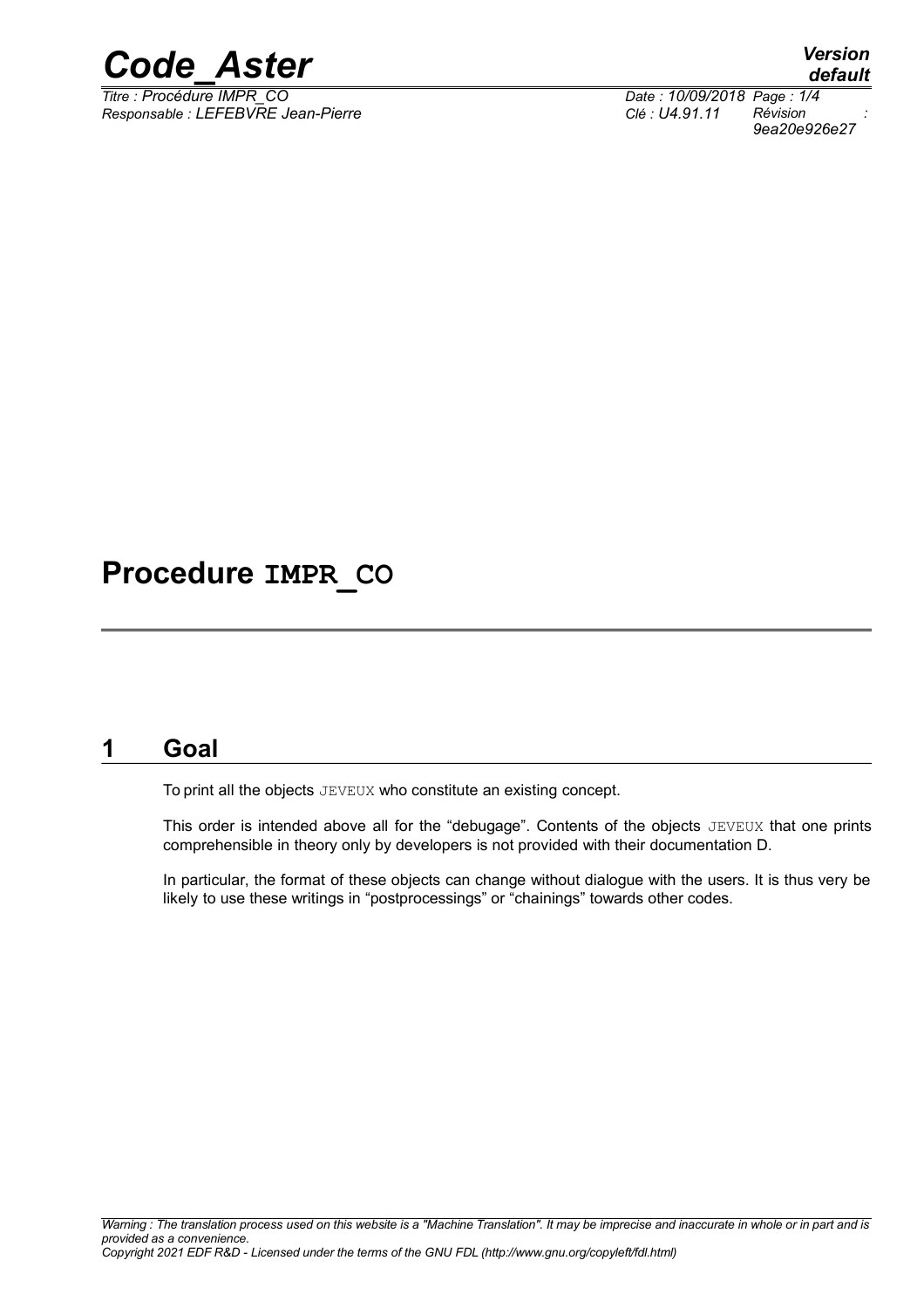# *Code\_Aster Version*

*Titre : Procédure IMPR\_CO Date : 10/09/2018 Page : 2/4 Responsable : LEFEBVRE Jean-Pierre Clé : U4.91.11 Révision :*

# **2 Syntax**

| IMPR CO<br>$\overline{ }$ |   | # selection of the objects to be printed:<br>CONCEPT<br>$\sqrt{2}$<br>$=$ F<br>NAME<br>$\bullet$<br>= concept,<br>[1 nom concept]<br>$\lambda$ |
|---------------------------|---|------------------------------------------------------------------------------------------------------------------------------------------------|
|                           |   | ALL<br>$=$ 'YES'<br>$\sqrt{2}$<br>$\bullet$ CHAIN = chain,<br>[K24]<br>$\Diamond$ POSITION = / ipos,<br>$[1]$<br>$/ 1$ ,<br>[DEFECT]           |
|                           | ♦ | ATTRIBUTE =<br>/ $'$ NOT',<br>[DEFECT]<br>/ $'YES'$ ,                                                                                          |
|                           | ♦ | CONTENTS =<br>/ $'YES'$ ,<br>[DEFECT]<br>/ $'NOT'$ ,                                                                                           |
|                           | ♦ | $BASE =$<br>$\lq G'$ ,<br>[DEFECT]<br>$\sqrt{2}$<br>$\mathbf{v} \mathbf{v}'$ ,<br>$\sqrt{2}$<br>$\mathcal{N}$<br>$\sqrt{2}$                    |
|                           | ♦ | $LEVEL =$<br>$/2$ ,<br>[DEFECT]<br>/ 1,<br>/ 0,<br>$/ -1,$                                                                                     |
|                           | # | If LEVEL = $-1$                                                                                                                                |
|                           |   | $\Diamond$ PERMUTATION =<br>/ $YES'$ , [DEFECT]<br>$\sqrt{2}$<br>'NOT'                                                                         |
|                           | ♦ | $UNIT = / numfi$<br>$[1]$<br>/8,<br>[DEFECT]                                                                                                   |
|                           | ) |                                                                                                                                                |

*default*

*9ea20e926e27*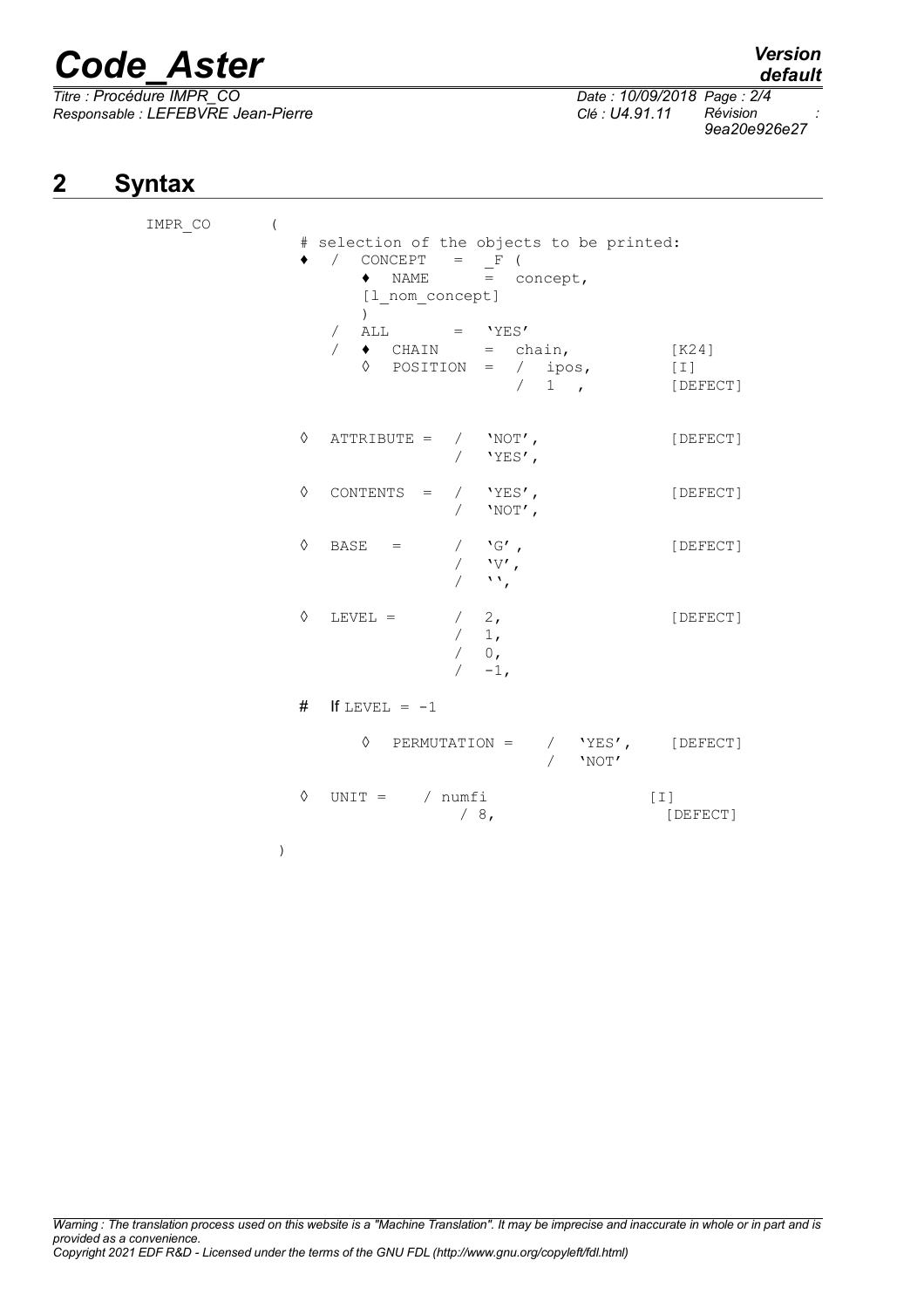# *Code\_Aster Version*

*Titre : Procédure IMPR\_CO Date : 10/09/2018 Page : 3/4 Responsable : LEFEBVRE Jean-Pierre Clé : U4.91.11 Révision :*

*9ea20e926e27*

## **3 Operands**

#### **3.1 Keyword factor CONCEPT**

The user indicates behind the keyword NAME , the list of the concepts which he wants to print.

#### **3.2 Operand ALL = 'YES'**

Allows to print all the objects present on a basis (or on all the bases). Attention, these impressions can be very bulky.

#### **3.3 Operands CHAIN / POSITION**

/ ♦ CHAIN

The user can give a text (between "quotes") length lower than 24 characters: the order will then print all the objects having in their name the character string: chain in position ipos (see keyword POSITION).

Examples:

- 1) CHAIN =  $'TOTO1234'$  , POSITION = 1 is equivalent to  $\text{CO} = \text{TOTO1234}$
- 2) CHAIN =  $\cdot$ . DESC', POSITION = 20,

allows to print all the objects whose name ends in '. DESC'.

◊ POSITION = ipos,

This entirety defines the position of the beginning of the chain to be sought in the name of the existing objects.

#### **3.4 Operand ATTRIBUTE**

◊ ATTRIBUTE =

One can choose to print (or not) the attributes of the objects JEVEUX selected.

#### **3.5 Operand CONTENTS**

◊ CONTENTS =

One can choose to print (or not) the contents of the selected objects.

#### **3.6 Operand BASE**

 $\Diamond$  BASE = bases

Only the objects will be printed JEVEUX found on the basis base. If one wants to obtain the objects being on the whole of the bases ( $\sqrt{G'}$  and  $\sqrt{V'}$ ), one will use BASE = ' '("white' character).